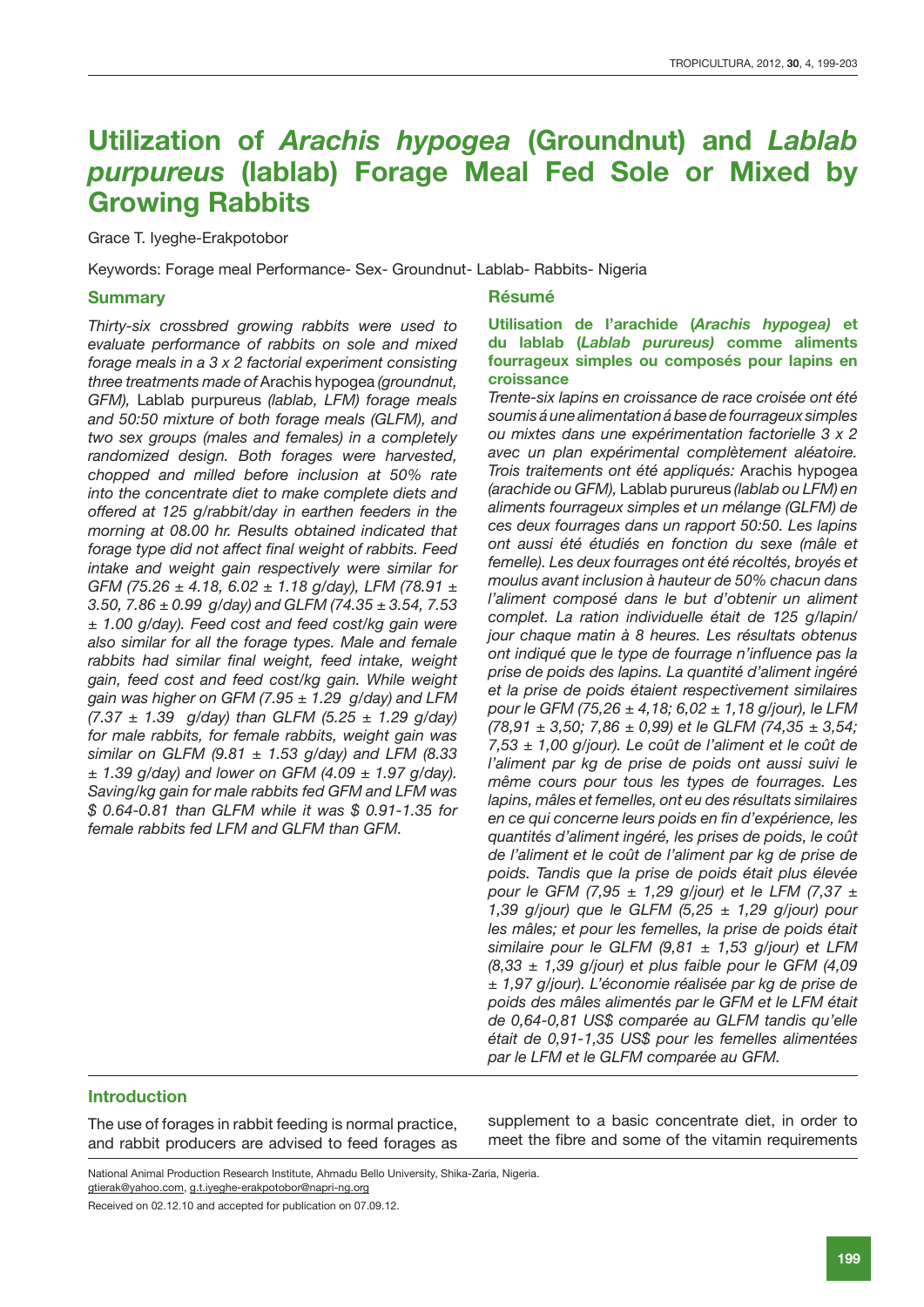(6). Forages are offered to rabbits as fresh, dry (hay) or meal. Studies have shown that whether offered separately or in complete diets as meal, forages elicit growth response in rabbits (1, 3, 4, 5, 6). In addition to fibre and vitamins, forages especially legume forages also provide protein and energy. Studies have also shown that rabbits can utilize 50 g of concentrate with forage grasses or legumes and still grow at a rate of 5-13 g/day (3, 5). Feeding of high concentrate level or diets with high nutrient density, may be ideal under intensive rabbit production or in temperate regions where growth rate of rabbits is high, and rabbits bred for fast growth, are raised. Even under intensive production systems, feeding of forages especially the forage alfalfa is practiced to provide fibre and other nutrients. Under tropical conditions, where growth rate is not as fast as under temperate conditions, and where famers are generally resource poor and can therefore not afford to feed formulated concentrates because they are often expensive, but have forages in abundance either fresh, dry or as agricultural byproducts, it makes a lot of sense to find ways of utilizing these forages in feeding rabbits at affordable prices. This study was undertaken to evaluate the performance of weaner rabbits on sole and mixed groundnut and lablab forage meals.

## **Materials and methods**

## **Study site**

The experiment was conducted in the Rabbitry of the National Animal Production Research Institute, Shika, Nigeria (10°11' N and 7°8' E, 650 m above sea level).

## **Animals and housing**

Progenies from crossing between New Zealand White, California and Chinchilla rabbits were used for this study. The rabbits were obtained from breeding does and bucks kept in the Rabbitry over the years. The kits were weaned at 4-5 weeks after kindling into colony cages and fed the concentrate used for the study. The health of the rabbits was monitored routinely by the Institute Veterinary doctors. The rabbits were kept individually in metal cages covered with wire mesh of dimensions 60 x 60 x 50 cm located in a completely walled house with open windows.

## **Experimental procedure**

Thirty six rabbits with average weight of  $1.2 \pm 0.1$  kg were allocated to three treatments (n= 12 rabbits/ treatment) consisting of *Arachis hypogea* (groundnut), *Lablab purpureus* (lablab) forage meals and 50:50 mixture of both forage meals (to make up the 50% forage fraction of the diet), and two sex groups (males,  $n=16$  and females,  $n=20$ ) in a 3 x 2 factorial experiment in a completely randomized design. The forages were chopped and ground with a laboratory forage miller before inclusion into concentrate diet at 50% inclusion rate while for the mixed forage group, a 25:25 combination of groundnut and lablab forage meals was included at 50% inclusion rate into the concentrate diet to make complete diets as follows.

- 1) 50% concentrate plus 50% groundnut forage meal (GFM)
- 2) 50% concentrate plus 50% lablab forage meal (LFM)
- 3) 50% concentrate plus 25% groundnut forage and 25% lablab forage meals (GLFM).

The concentrate consisted of 22% CP and 2600 kcal ME/kg and contained in percentage proportion: maize 39.24, groundnut cake 42.26, maize offal 15.00, bone meal 3.0, salt 0.25, and vitamin/mineral premix 0.25. The vitamin/mineral premix was obtained from the market and it contained per kilogram ration: Vitamin A 1251 IU, Vitamin D3 2750 IU, Vitamin E 151 IU, Vitamin K 0.002 g, Vitamin  $B_2$  0.006 g, Nicotinic acid 0.035, Calcium D-Pantothenate 0.01 mg, Vitamin  $B<sub>e</sub>$ 0.0035 g, Vitamin  $B_{12}$  0.02 g, Folic acid 0.001 g, Biotin 0.0005 g, Vitamin C 0.025 g, Cholin chloride 0.39 g, Zinc bacitracin 0.02 g, Methionine 0.2 g, Avatec (Lasolocid) 0.09 g, Manganese 0.1 g, Iron 0.05 g, Zinc 0.04 g, Copper 0.002 g, Iodine 0.00153 g, Cobalt 0.000225 g and Selenium 0.0001 g.

The complete diets were made up of a mixture of 50% concentrate and 50% groundnut or lablab forage meal thoroughly mixed manually on the ground for the sole forage treatments. For the mixed forage treatment, 50% concentrate was mixed with 25% groundnut forage meal and 25% lablab forage meal to make a 100% complete diet. The diets were then fed to the rabbits for eight weeks. Table 1 shows the proximate composition of the forages and diets fed to the rabbits.

Lablab forage was obtained from the Forage Production Unit after harvest and seed removal while groundnut forage was obtained from the Rabbit Research Unit farm after harvest of the nuts and dried under shade.

The rabbits were given the experimental diets for one

| Proximate composition of groundnut, lablab forage meals and complete diets fed to growing rabbits (%DM) |  |  |
|---------------------------------------------------------------------------------------------------------|--|--|
|                                                                                                         |  |  |

|                                     | Dry matter | Ash   | Ether extract | Crude fibre | Crude protein |
|-------------------------------------|------------|-------|---------------|-------------|---------------|
| Groundnut forage meal               | 96.82      | 17.77 | 8.63          | 33.18       | 10.31         |
| Lablab forage meal                  | 96.42      | 19.26 | 4.56          | 28.40       | 12.43         |
| Groundnut forage meal diet          | 88.99      | 11.11 | 15.67         | 17.49       | 17.28         |
| Lablab forage meal diet             | 87.47      | 6.16  | 13.01         | 27.28       | 14.56         |
| Groundnut + Lablab forage meal diet | 89.05      | 10.47 | 15.79         | 26.25       | 16.19         |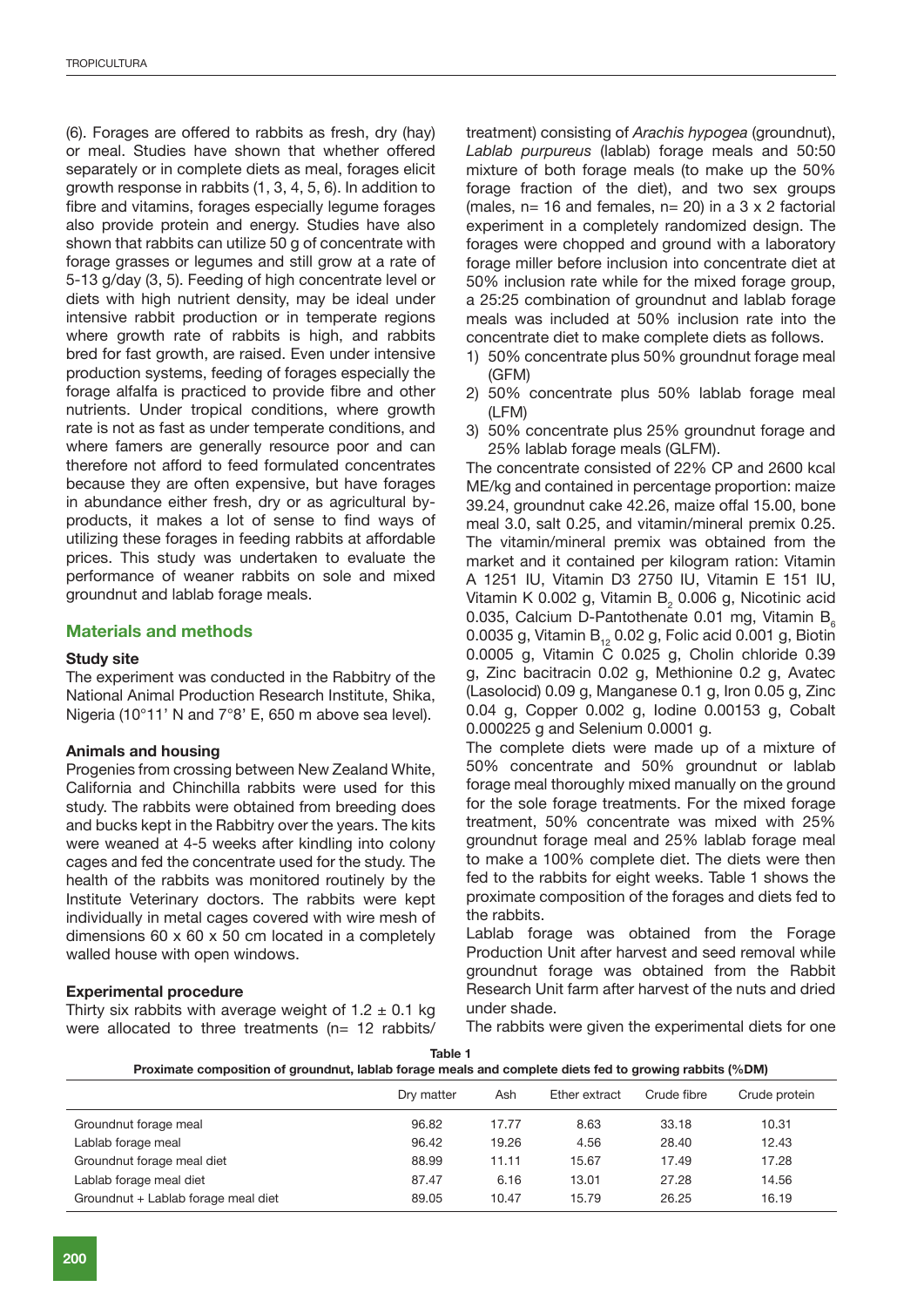week before data collection to allow them adjust to the diets. 125 g/rabbit/day feed was offered to the rabbits in earthen feeders in the morning at 08.00 hr. Water was supplied daily in earthen pots. The rabbits were treated against ecto- and endo-parasites using 10 mg/ ml ivomectine (Pantex®, Holland). Feed wastage and/ or leftover were measured daily while weight change was monitored weekly. Parameters monitored were feed intake and weight changes, feed conversion ratio, feed cost and feed cost/kg gain.

#### **Statistical analysis**

Feed intake was computed as feed offered minus feed left over and wastage. Cost of concentrate was computed at \$ 2.53/kg and \$ 0.13/kg of forage [1 dollar  $(\$)= 150$  Naira  $(\mathbb{N})$ . Data collected were subjected to analysis of variance test (12) for factorial experiment using General Linear Model procedure in a completely randomized design. Pair-wise difference method was used to separate significant means.

## **Results**

Forage type did not affect final weight of rabbits. Feed intake was similar for GFM, LFM and GLFM**.** Weight gain was also similar for all forage types. Feed cost and feed cost/kg gain was similar for all the forage types. Comparing the feed cost/kg gain of rabbits fed LFM and GLFM with GFM, showed savings/kg gain was \$ 0.27-0.40 for rabbits fed sole lablab (LFM) and mixed forage (GLFM) than rabbits fed sole groundnut forage (GFM) diet and \$ 0.10 between sole lablab forage (LFM) diet and mixed forage diet (GLFM).

Performance of male and female rabbits on the forage types is shown in table 2. There was interaction (P< 0.05) between forage type and sex of rabbits on weight gain. Feed intake was higher on GFM than LFM and lowest on GLFM for male rabbits. Feed conversion was similar (P > 0.05) for mixed forage than sole groundnut and lablab forage meals. Feeding sole groundnut and lablab forage meal diets to male rabbits gave saving/kg gain of \$ 0.64-0.81 than mixed forage diet while feeding sole groundnut forage meal diet gave a saving/kg gain of \$ 0.17 than lablab forage meal diet. Performance of female rabbits on the forages was similar (Table 2) except for weight gain which was significantly lower for GFM than for LFM and GLFM. Feed conversion was lower  $(P> 0.05)$  for groundnut forage than lablab and mixed forage. Saving/kg gain was \$ 0.91-1.35 for female rabbits fed sole lablab and mixed forage meal diets while saving/kg gain was \$ 0.68 for female rabbits fed mixed forage meal diet than sole lablab forage meal diet. No mortality was observed for rabbits during the study.

#### **Discussion**

Feed intake in this study is lower than feed intake of 139.69-139.92 g/day that was obtained by Iyeghe-Erakpotobor (5) for rabbits fed groundnut forage and *Stylosanthes hamata* hay. Forage meals in complete diets were used in this study while the forage hays were offered separately with concentrate in their study, indicating a likely effect of form of offer of forages on feed intake. Similar intake of rabbits on the forages indicates their general acceptance by rabbits. Medium levels of legumes were consumed by rabbits offered groundnut, lablab, green gram, cowpea, verano stylo and horse gram (6).

Feed intake of male rabbits was slightly higher than females. Lazzaroni *et al*. (11) however, reported higher feed intake by females than male rabbits. Lazzaroni and Biagini (10) also obtained higher feed intake by female Carmagnola Grey rabbits than males. The pattern of intake shown by male and female rabbits indicates some level of preference for the forages when offered sole or in combination by male and female rabbits. It appears therefore that the preference of male and female rabbits for the forage meals was divergent. One would have thought that preference should not be exhibited by the sexes for the forages since they were incorporated in complete diets and they were both legumes shown to have similar preference by rabbits (6). Forages have different characteristics such as texture, hairiness, nutrient composition and

| Sex<br>Male            |                   |                            | Female               |                         |                   |                    |
|------------------------|-------------------|----------------------------|----------------------|-------------------------|-------------------|--------------------|
| Forage meal            | Groundnut         | Lablab                     | Groundnut + Lablab   | Groundnut               | Lablab            | Groundnut + Lablab |
| Initial weight (kg)    | $1.34 \pm 0.13$   | $1.21 \pm 0.14$            | $1.20 \pm 0.14$      | $1.20 \pm 0.20$         | $1.14 \pm 0.14$   | $1.06 \pm 0.16$    |
| Final weight (kg)      | $1.74 \pm 0.15$   | $1.59 \pm 0.16$            | $1.47 \pm 0.15$      | $1.40 \pm 0.22$         | $1.58 \pm 0.16$   | $1.58 \pm 0.18$    |
| Total feed intake (kg) | $4.16 \pm 0.24$   | $4.02 \pm 0.26$            | $3.71 \pm 0.24$      | $3.87 \pm 0.37$         | $4.35 \pm 0.26$   | $4.16 \pm 0.29$    |
| Feed intake (q/d)      | $78.07 \pm 4.58$  | $75.50 \pm 4.94$           | $70.01 \pm 4.58$     | $72.45 \pm 6.99$        | $82.31 \pm 4.94$  | $78.68 \pm 5.42$   |
| Weight gain (g/d)      | $7.95 \pm 1.29^a$ | $7.37 + 1.39$ <sup>a</sup> | $5.25 \pm 1.29^{ab}$ | $4.09 \pm 1.97^{\circ}$ | $8.33 \pm 1.39^a$ | $9.81 \pm 1.53^a$  |
| FCE (gain/intake)      | $0.11 \pm 0.02$   | $0.10 \pm 0.02$            | $0.06 \pm 0.02$      | $0.06 \pm 0.03$         | $0.10 \pm 0.02$   | $0.13 \pm 0.02$    |
| Feed cost (\$/d)       | $0.014 \pm 0.001$ | $0.014 \pm 0.001$          | $0.013 \pm 0.001$    | $0.013 \pm 0.0013$      | $0.015 \pm 0.001$ | $0.014 \pm 0.001$  |
| Feed cost/gain (\$)    | $2.043 \pm 0.41$  | $2.21 \pm 0.44$            | $2.85 \pm 0.41$      | $2.92 \pm 0.63$         | $2.04 \pm 0.44$   | $1.59 \pm 0.49$    |
| Saving/kg gain (\$)    | 0.811             | 0.644                      |                      |                         | 0.907             | 1.354              |

| Table 2                                                                                      |
|----------------------------------------------------------------------------------------------|
| Performance of male and female rabbits on sole and mixed forage meal diets (Lsmean $\pm$ SE) |

abMeans bearing different superscripts are significantly different (P< 0.05).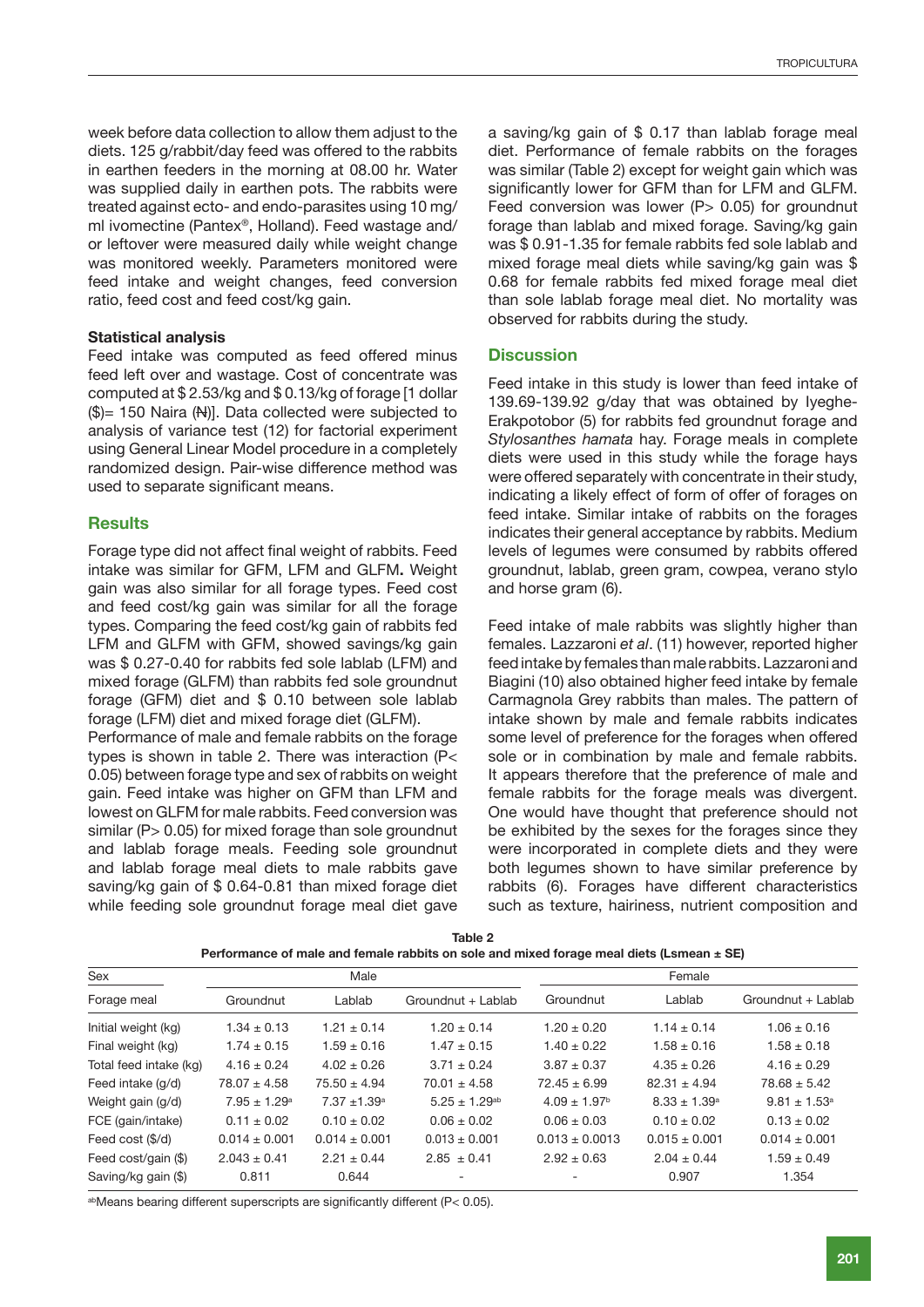taste which might affect their appeal to animals. It is likely that, this might be the reason for the divergent preference observed in this study.

Weight gains obtained in this study are similar to gains of 5.80 to 7.69 g/day obtained when rabbits were fed verano stylo, groundnut haulms and combination of groundnut and stylo supplemented with 50 g concentrate (5). Daily weight gain of 5.8-7.7 g obtained are similar with gains reported for rabbits on groundnut haulms, sweet potato and soybean forage (8, 4), mucuna, lablab and groundnut haulms (7) supplemented with 50 g concentrate. Legume forages are rich sources of protein especially in the leafy parts. Rabbits fed with verano stylo, lablab, cowpea and groundnut forages, cook stylo and centro (*Centrosema pubescens*) showed good performance when these legumes were offered in combination with small amounts of concentrate (6).

Weight gain was similar for male and female rabbits in this study. Ekpo *et al*. (2) also did not observe any difference between the sexes in growth performance of rabbits fed unpeeled, peeled cassava tuber and cassava peel meals while, Laxmi *et al*. (9) reported non-significant effect of sex on body weights of rabbits at ages 4, 8, and 16 weeks. Significantly lower weight gain by female rabbits fed sole groundnut forage meal diet than sole lablab forage and mixed forage meal diets and for male rabbits fed diet containing mixed forage meal than sole groundnut and lablab forage meal diets also indicates gender preference for the forages and hence better performance on the preferred forage by the rabbits which in this case is groundnut forage meal for males and mixed groundnut and lablab forage meal for female rabbits.

Feed conversion efficiency of rabbits fed the forage meal diets in this study is better than was reported by Iyeghe-Erakpotobor (5). However, similar conversion of feed by rabbits on the forage meal diets observed in this study is at variance with the report of Iyeghe-Erakpotobor (5) who observed significant differences in feed conversion of rabbits offered sole groundnut forage and mixed groundnut and stylo (*Stylosanthes hamata*) than sole stylo forage. Though feed conversion efficiency was similar for male and female rabbits fed the forage meal diets, divergent feed conversion efficiency observed for male and female rabbits indicate the preferences of the rabbits, for whether the forage is offered sole or in combination.

Male rabbits appeared to prefer sole forage meals than mixed forage meal and hence had better conversion efficiency on these forages, while females who appeared to prefer mixed forage meal and lablab forage meal than sole groundnut meal diet also had better conversion efficiency on these forages than the less preferred forage meal. Amata and Bratte (1) reported feed conversion ratio did not differ significantly for gliricidia leaf meal levels but cost/ kg feed and cost/kg body weight gain significantly reduced with level of gliricidia leaf meal.

In this study however, feed cost and feed cost/kg gain were similar for all the forages and sex. Though feed conversion efficiency, feed cost and feed cost/kg gain were not different statistically, there was considerable saving/kg gain of rabbits fed the forage meals and for male and female rabbits on the forage meals. The savings/kg gain obtained when translated over time could give significant increase in returns to farmers. This is could translate to quite considerable savings and probably go a long way in increasing the farmer's profit margin when the farmer's animal production over time is considered.

It is concluded from this study that rabbits perform equally well on groundnut, lablab and mixed forage meal diets. Male and female rabbits however have divergent preference for the forages when fed sole or mixed. Male rabbits preferred groundnut and lablab forage meal while female rabbits preferred mixed and lablab forage meal to groundnut forage meal diets. It is important that in feeding forages to rabbits especially for commercial meat production, differences in preference of male and female rabbits should be considered for optimum profitability.

#### **Literature**

- 1. Amata I.A. & Bratte L., 2008, The effect of partial replacement of soybean meal with gliricidia leaf meal on the performance and organ weights of weaner rabbits in the tropics. Asian Journal of Animal and Veterinary Advances, **3**, 3, 167-173.
- 2. Ekpo J.S., Etuk I.F. & Solomon I.P., 2008, Influence of sex on growth and carcass traits of rabbits fed unpeeled cassava tuber meal, peeled cassava tuber meal and cassava peel meal as energy sources. Journal of Agriculture, Forestry and the Social Sciences, 6, 1, http://ajol.info/index. php/joass/article/view/48634.
- 3. Iyeghe-Erakpotobor G.T., 2006, Performance of grower rabbits fed concentrate and Stylosanthes (verano) combinations under tropical conditions. Animal Science Journal, **77**, 1, 71-78.
- 4. Iyeghe-Erakpotobor G.T., 2007, Effect of concentrate and forage type on performance and nutrient digestibility of grower rabbits under sub-humid conditions. Asian Journal of Animal and Veterinary Advances, **2**, 3, 125- 132.
- Iyeghe-Erakpotobor GT., 2009, Performance of rabbits on stylo and groundnut haulms. Nigerian Journal of Animal Production, **36**, 2, 288- 296.
- 6. Iyeghe-Erakpotobor G.T. & Muhammad I.R., 2008, Intake of tropical grass, legume and grass-legume mixtures by rabbits. Tropical Grasslands, **42**, 2, 112-119.
- 7. Iyeghe-Erakpotobor G.T., Abdulmalik M.E., Uguru J.O. & Abeke F.O., 2002, Determination of optimum concentrate and forage combination for small holder feeding of rabbits. Tropical Journal of Animal Science, **5**, 1, 181-187.
- 8. Iyeghe-Erakpotobor G.T., Aliyu R. & Uguru J., 2006, Evaluation of concentrate, grass and legume combinations on performance and nutrient digestibility of grower rabbits under tropical conditions. African Journal of Biotechnology, **4**, 20, 2004-2008.
- 9. Laxmi P.J., Ramesh Gupta B., Gnana Prakash M., Ekambaram B. & Amareswari P., 2009, A study on the performance of fryer rabbits under